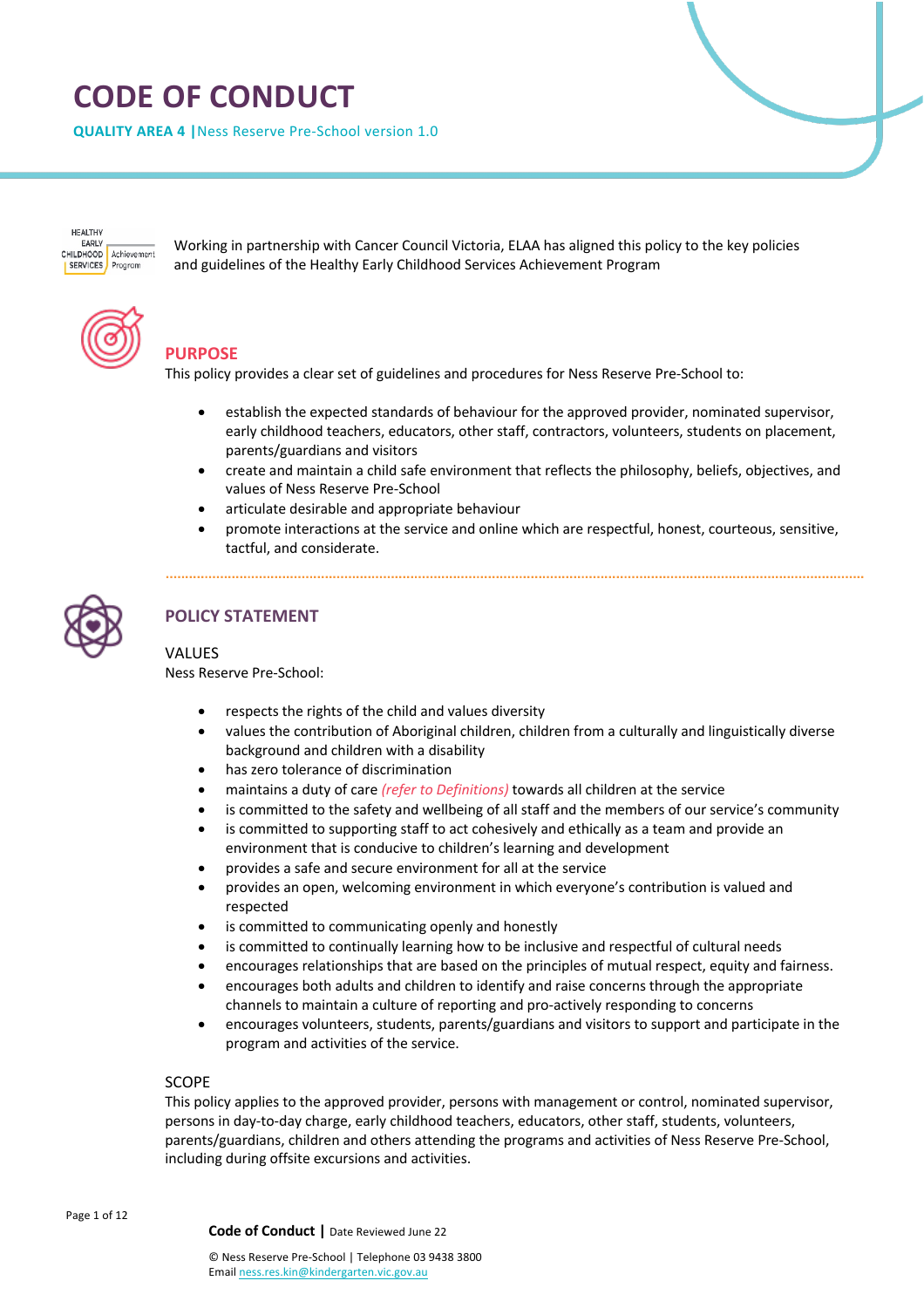| <b>RESPONSIBILITIES</b>                                                                                                                                                                                                                                                                                                                            | with management or control<br>Approved provider and persons | persons in day-to-day charge<br>Nominated supervisor and | educators and all other staff<br>Early childhood teachers | Parents/guardians | students<br>Contractors, volunteers and |
|----------------------------------------------------------------------------------------------------------------------------------------------------------------------------------------------------------------------------------------------------------------------------------------------------------------------------------------------------|-------------------------------------------------------------|----------------------------------------------------------|-----------------------------------------------------------|-------------------|-----------------------------------------|
| Providing a safe environment for everyone attending the<br>programs and activities of Ness Reserve Pre-School                                                                                                                                                                                                                                      | $\sqrt{ }$                                                  | $\sqrt{}$                                                | $\sqrt{}$                                                 |                   |                                         |
| Providing a workplace that is free from unlawful discrimination,<br>harassment, victimisation and bullying where all persons<br>attending are treated with dignity, courtesy and respect                                                                                                                                                           | $\sqrt{ }$                                                  | $\sqrt{}$                                                | $\sqrt{}$                                                 |                   |                                         |
| Ensuring that the children educated and cared for at Doncaster<br>East Pre-School are protected from harm and from any hazard<br>likely to cause injury (National Law: Section 167)                                                                                                                                                                | $\sqrt{}$                                                   | $\sqrt{}$                                                | $\sqrt{}$                                                 |                   |                                         |
| Providing guidance through leadership and by being a positive<br>role model; putting children first, prioritising training and<br>education and having a culture of continuous improvement                                                                                                                                                         | $\sqrt{}$                                                   | $\sqrt{}$                                                |                                                           |                   |                                         |
| Developing, updating and reviewing Code of Conduct for<br>Doncaster East Pre-School in collaboration with all stakeholders<br>within the service (refer to Attachments 1 and 3)                                                                                                                                                                    | $\sqrt{ }$                                                  | $\sqrt{}$                                                | $\sqrt{}$                                                 | $\sqrt{}$         |                                         |
| Ensuring that early childhood teachers/educators/other staff,<br>volunteers, students and parents/guardians are provided with a<br>copy of this policy on employment, engagement or enrolment at<br>the service and that the current codes of conduct are publicly<br>displayed and promoted to everyone including contractors and<br>visitors     | $\sqrt{}$                                                   | $\sqrt{}$                                                |                                                           |                   |                                         |
| Ensuring that the codes of conduct are regularly discussed at<br>staff meetings to reinforce expectations                                                                                                                                                                                                                                          | N                                                           | V                                                        |                                                           |                   |                                         |
| Developing a culture of accountability within the service for<br>complying with the code of conduct and responding when<br>behavioural expectations are not adhered to                                                                                                                                                                             | $\sqrt{ }$                                                  | $\sqrt{}$                                                | $\sqrt{}$                                                 | $\sqrt{}$         |                                         |
| Ensuring that all children being educated and cared for at<br>Doncaster East Pre-School are protected from harm and any<br>hazard likely to cause injury (National Law: Section 167)                                                                                                                                                               | $\sqrt{ }$                                                  | $\sqrt{}$                                                | $\sqrt{}$                                                 |                   |                                         |
| Providing an environment that encourages positive interactions,<br>supports constructive feedback and holds one another to the<br>codes of conduct                                                                                                                                                                                                 | $\sqrt{ }$                                                  | $\sqrt{}$                                                | $\sqrt{}$                                                 | $\sqrt{}$         |                                         |
| Ensuring that parents/guardians of a child attending the service<br>can enter the service premises at any time that the child is being<br>educated and cared for (Regulation 157), except where this may<br>pose a risk to the safety of children or staff, or conflict with any<br>duty of care of the approved provider, nominated supervisor or | $\sqrt{}$                                                   | $\sqrt{}$                                                |                                                           |                   |                                         |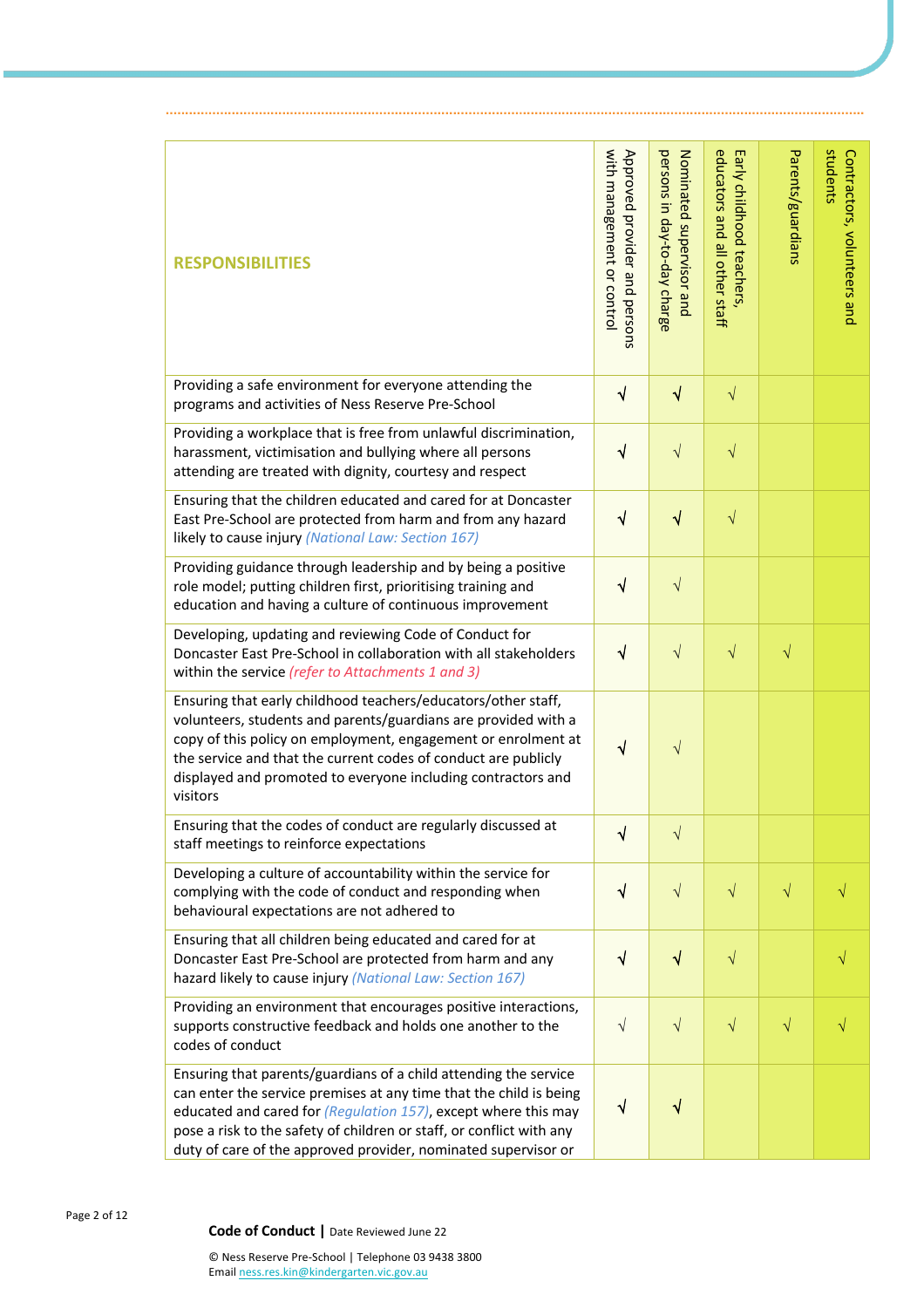| early childhood teachers and educators under the National Law:<br>Section 167 & 171                                                                                                                                                                                                             |            |            |                                  |           |           |
|-------------------------------------------------------------------------------------------------------------------------------------------------------------------------------------------------------------------------------------------------------------------------------------------------|------------|------------|----------------------------------|-----------|-----------|
| Ensuring that contractors, volunteers, parent/guardians,<br>students or visitors at the service are not placed in a situation<br>where they are left alone with a child                                                                                                                         | $\sqrt{ }$ | $\sqrt{}$  | $\sqrt{}$                        |           |           |
| Respecting individual abilities, needs, cultural practices and<br>beliefs in all interactions, both verbal and non-verbal. Paying<br>particular attention to the needs of Aboriginal and Torres strait<br>Islander children, children with disability and children from CALD<br>backgrounds     | $\sqrt{ }$ | $\sqrt{}$  | $\sqrt{}$                        | $\sqrt{}$ |           |
| Engaging in open, two-way communication with families and<br>communities about the service's child safety approach and<br>providing relevant and accessible information                                                                                                                         | $\sqrt{ }$ | $\sqrt{ }$ | $\sqrt{}$                        |           |           |
| Ensuring all staff, contractors, volunteers and students do not<br>consume or are under the influence of alcohol or be affected by<br>drugs (refer to Tobacco, Alcohol and other Drugs Policy)                                                                                                  | $\sqrt{ }$ | $\sqrt{}$  |                                  |           |           |
| Not consuming or being under the influence of alcohol or be<br>affected by drugs (refer to Tobacco, Alcohol and other Drugs<br>Policy)                                                                                                                                                          | $\sqrt{}$  | $\sqrt{}$  | $\color{red} \blacktriangleleft$ | $\sqrt{}$ | $\sqrt{}$ |
| Notifying DET within 24 hours of a serious incident (refer to<br>Definitions) or of a notifiable complaint being made (refer to<br>Definitions) at the service (National Law: Sections 174(2)(b) and<br>174(4), National Regulations: Regulations 175(2)(c) and<br>$176(2)(b)$ ) via the NQAITS | $\sqrt{}$  | $\sqrt{}$  |                                  |           |           |
| Referring notifiable complaints (refer to Definitions), grievances<br>or complaints that are unable to be resolved appropriately and in<br>a timely manner to the Grievances Subcommittee/investigator<br>(refer to Complaints and Grievances Policy)                                           | $\sqrt{}$  | $\sqrt{}$  |                                  |           |           |
| Notifying Worksafe of any reportable incidences (refer to<br>Definitions) that have occurred in the workplace                                                                                                                                                                                   | $\sqrt{ }$ | $\sqrt{ }$ |                                  |           |           |
| Activating the Complaints and Grievances Policy on notification<br>of a breach of the Code of Conduct Policy                                                                                                                                                                                    | $\sqrt{}$  | $\sqrt{}$  |                                  |           |           |
| Taking appropriate disciplinary or legal action, or reviewing the<br>terms of employment in the event of misconduct or a serious<br>breach of the Code of Conduct Policy                                                                                                                        | $\sqrt{ }$ |            |                                  |           |           |
| Contacting police in an emergency situation where it is believed<br>that there is an immediate risk, such as when violence has been<br>threatened or perpetrated or where sexual abuse or grooming is<br>suspected as outlined in the Child Safe Environment Policy.                            | $\sqrt{ }$ | $\sqrt{}$  | $\sqrt{}$                        | $\sqrt{}$ |           |
| Reading the Code of Conduct Policy (refer to Attachment 1) and<br>signing the Code of Conduct Acknowledgement for staff (refer to<br>Attachment 2) and that these are filed with individual staff<br>records upon engagement in the service                                                     |            | $\sqrt{}$  | $\sqrt{}$                        |           |           |
| Adhering to the Code of Conduct at all times                                                                                                                                                                                                                                                    | $\sqrt{ }$ | $\sqrt{ }$ | $\sqrt{}$                        | $\sqrt{}$ | V         |
| Informing the approved provider in the event of a serious<br>incident (refer to Definitions), of a notifiable complaint (refer to<br>Definitions) or of a breach of the Code of Conduct Policy                                                                                                  |            | $\sqrt{}$  | $\sqrt{}$                        |           |           |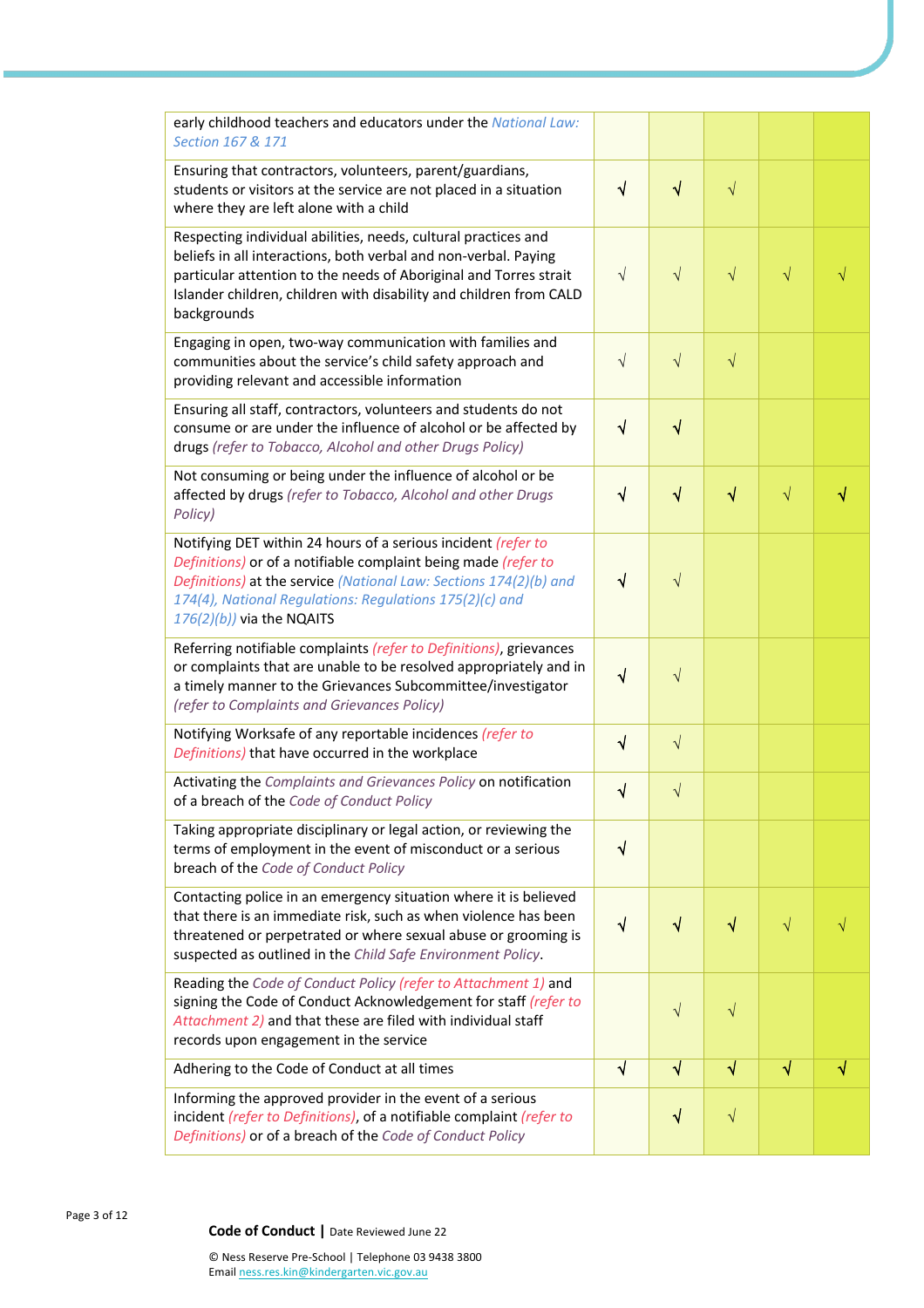| Providing an environment that encourages positive interactions,<br>supports constructive feedback and holds one another to the<br>codes of conduct                           | $\sqrt{}$  | $\sqrt{ }$ | $\sqrt{ }$ |   |  |
|------------------------------------------------------------------------------------------------------------------------------------------------------------------------------|------------|------------|------------|---|--|
| Ensuring that parents/guardians, students and volunteers sign<br>the Code of Conduct Acknowledgement (refer to Attachment 4)                                                 | $\sqrt{ }$ | $\sqrt{ }$ |            | V |  |
| Ensuring children can access abuse prevention programs and<br>information                                                                                                    | $\sqrt{}$  | $\sqrt{ }$ | $\sqrt{ }$ |   |  |
| Understanding and accepting that serious breaches of this code<br>will be deemed misconduct and may lead to disciplinary or legal<br>action, or a review of their employment |            | $\sqrt{ }$ | $\sqrt{}$  |   |  |
| Being attentive to signs of harm and facilitating child-friendly<br>ways for children to communicate and raise their concerns                                                | √          | $\sqrt{ }$ | √          |   |  |
| Reporting and acting on any concerns or observed breaches of<br>this Code of Conduct Policy                                                                                  |            | $\sqrt{ }$ | √          | √ |  |
| Ensuring duties are performed in a professional, safe and<br>satisfactory manner at all times.                                                                               | $\sqrt{ }$ | $\sqrt{ }$ | $\sqrt{}$  |   |  |
| BOLD tick $\sqrt{}$ indicates legislation requirement                                                                                                                        |            |            |            |   |  |

## **BACKGROUND AND LEGISLATION**

#### BACKGROUND

Codes of conduct establish standards of behaviour to be followed and define how individuals are expected to behave towards each other, towards the children in their care, and towards other organisations and individuals in the community.

The approved provider, nominated supervisor, early childhood teachers, educators and all other staff have a duty of care to the children attending the service and must ensure 'that every reasonable precaution is taken to protect children being educated and cared for by the service from harm and from any hazard likely to cause injury' *(National Law: Section 167).*

The *National Quality Standard* requires that all staff be respectful and ethical and that 'professional standards guide practice, interactions and relationships' *(National Quality Standard: 4.2 and 4.2.2).*

Employers also have a legal responsibility to provide, as far as is practicable, a safe workplace that is free from discrimination, bullying and harassment.

*Child Safe Standard 3* requires services to develop and review codes of conduct that establish clear expectations for appropriate behaviour with children including:

- how to respond to risks adults may pose to children or that children may pose to each other
- how to ensure the cultural safety of Aboriginal children and culturally and linguistically diverse children
- how to be inclusive of all children, including children with a disability.

A Code of Conduct should be informed by the service's philosophy, beliefs and values, and based on ethical principles of mutual respect, equity and fairness. Consideration should be given to the Victorian Teaching Profession *Code of Conduct and the Code of Ethics* and to the Early Childhood Australia's *Code of Ethics* in developing the code of conduct.

The approved provider must ensure that the nominated supervisor, early childhood teachers, educators, other staff, contractors, volunteers, students on placement, parents/guardians, children and others attending the programs and activities of Ness Reserve Pre-School adhere to the expectations outlined in the Code of Conduct when communicating to and interacting with:

• children at the service and their parents and family members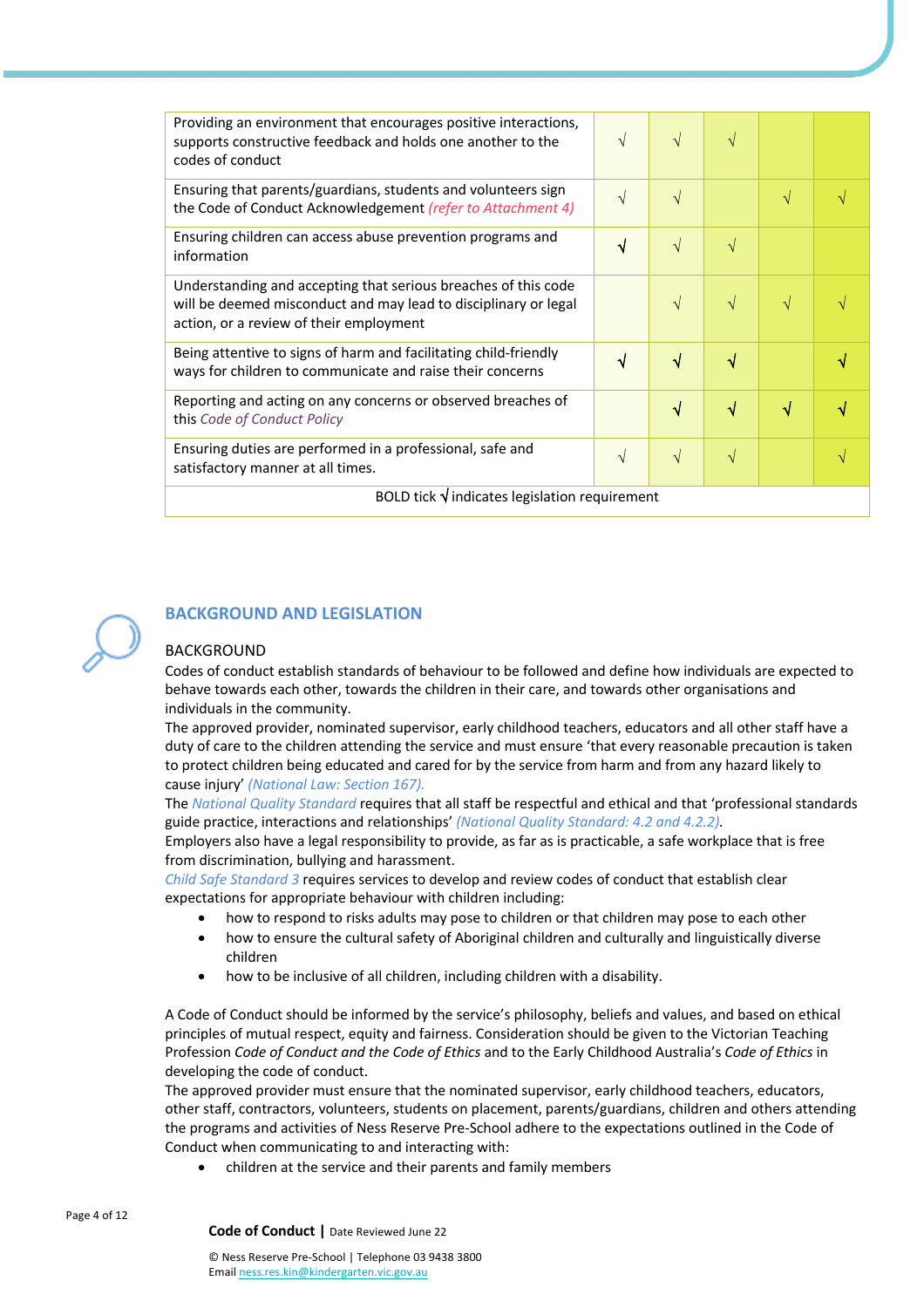- each other
- others in the community.

#### LEGISLATION AND STANDARDS

Relevant legislation and standards include but are not limited to:

- Charter of Human Rights and Responsibilities Act 2006 (Vic)
- Child Safe Standards (Vic)
- Children, Youth and Families Act 2005 (Vic)
- Child Wellbeing and Safety Act 2005 (Vic)
- Disability Discrimination Act 1992 (Cth)
- Early Childhood Australia's Code of Ethics (2016)
- Education and Care Services National Law Act 2010: Sections 166, 167, 173, 174
- Education and Care Services National Regulations 2011: Regulations 83, 155, 156, 157, 168, 170, 171, 174, 175, 176
- Equal Opportunity Act 2010 (Vic)
- Fair Work Act 2009 (Cth)
- Fair Work Regulations 2009 (Cth)
- National Quality Standard, Quality Area 4: Staffing Arrangements
- Occupational Health and Safety Act 2004
- Occupational Health and Safety Regulations 2007
- Racial Discrimination Act 1975
- Racial and Religious Tolerance Act 2001 (Vic)
- Sex Discrimination Act 1984 (Cth)
- Victorian Institute of Teaching the Victorian Teaching Profession Code of Conduct
- Victorian Institute of Teaching the Victorian Teaching Profession Code of Ethics

The most current amendments to listed legislation can be found at:

- Victorian Legislation Victorian Law Today: www.legislation.vic.gov.au
- Commonwealth Legislation Federal Register of Legislation: www.legislation.gov.au

#### **DEFINITIONS**

The terms defined in this section relate specifically to this policy. For regularly used terms e.g. Approved provider, Nominated supervisor, Notifiable Complaints, Serious Incidents, Duty of Care, etc. refer to the Definitions file of the PolicyWorks catalogue.

**Behaviour:** the way in which one acts or conducts oneself, especially towards others.

**Bullying:** Repeated verbal, physical, social or psychological behaviour that is harmful and involves the misuse of power by an individual or group towards one or more persons. Bullying occurs when one or more people deliberately and repeatedly upset or hurt another person, damage their property, reputation or social acceptance.

**Ethical conduct:** Behaviour which reflects values or a code of conduct.

**Harassment:** When someone is demeaning, derogatory or intimidating towards another person. Harassment includes:

- racial taunts
- taunts about sexual orientation or gender identity
- sexual harassment: unwelcome physical, verbal or written behaviour of a sexual nature
- repeated insulting remarks.

Page 5 of 12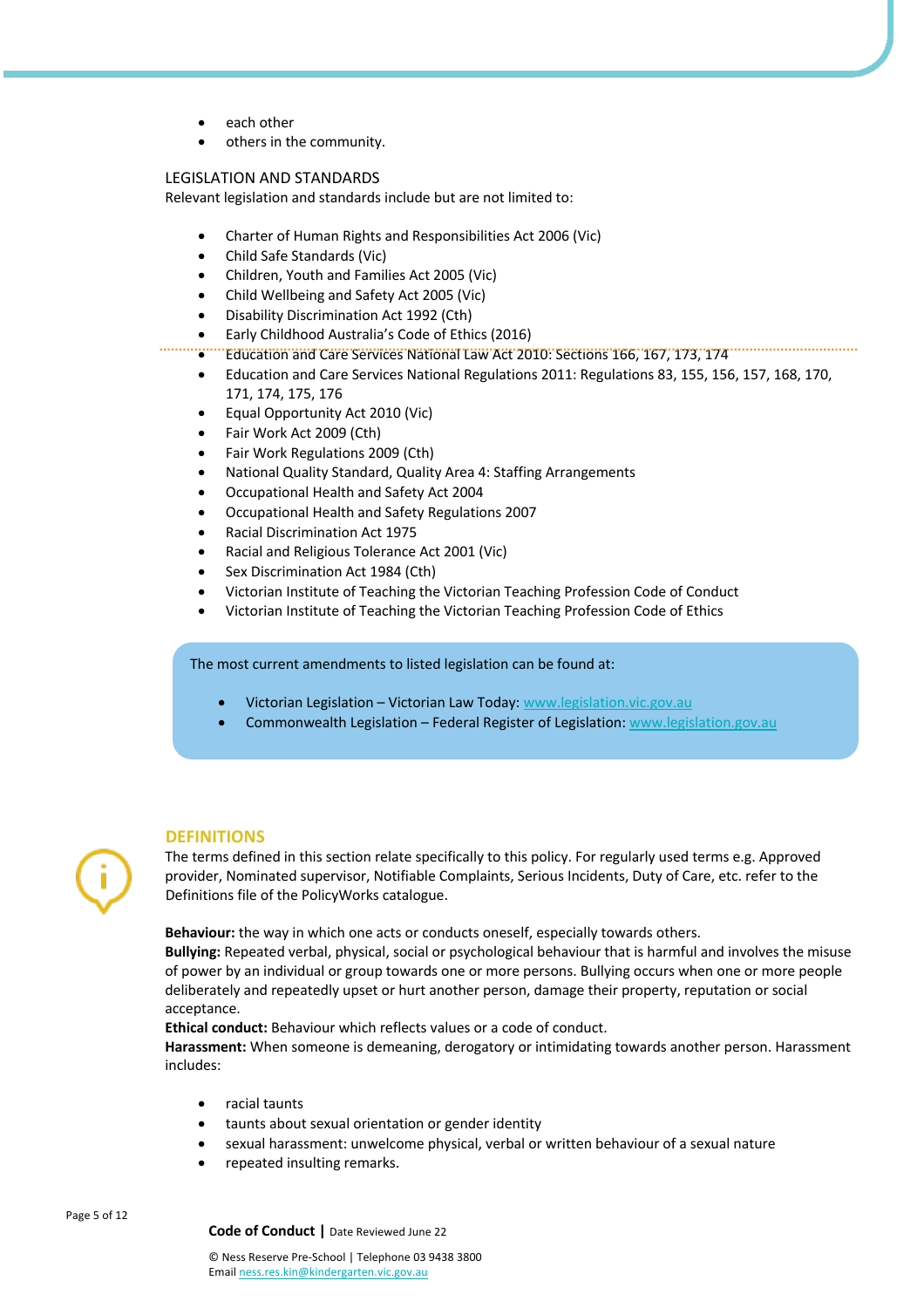**Investigator:** A person/staff member assigned or organisation engaged with the responsibility of investigating suspected breaches of the Code of Conduct by the Approved provider

**Physical attack:** the direct or indirect application of force by a person to the body of, or to clothing or equipment worn by another person, where that application creates a risk to health and safety.

**Respect:** Demonstrating regard for the rights of individuals, for different values and points of views. **Sexual harassment:** includes offensive gestures, leering, staring or suggestive comments about a person's physical appearance, inappropriate physical contact, unwanted invitations of a sexual manner, sexually orientated jokes, sending of obscene letters, notes, telephone texts or emails.

**Support:** Work in a co-operative and positive manner.

**Threat:** a statement or behaviour that causes a person to believe they are in danger of being physically attacked.

**Unreasonable behaviour:** includes actions of individuals or a group and may involve using a system of work as a means of victimising, humiliating, undermining, or threatening.

**Verbal harassment:** includes name-calling, offensive language, putting people down.



## **SOURCES AND RELATED POLICIES**

### SOURCES

- Early Childhood Australia, *Code of Ethics*: www.earlychildhoodaustralia.org.au/ourpublications/eca-code-ethics/
- United Nations, *The Universal Declaration of Human Rights*: www.un.org/en/universal-declarationhuman-rights/
- United Nations, *Convention on The Rights of the Child*: www.unicef.org/crc/
- Victoria Legal Aid: www.legalaid.vic.gov.au
- Victorian Institute of Teaching *The Victorian Teaching Profession Code of Conduct and Code of Ethics*: www.vit.vic.edu.au
- Commission for Children and Young People: www.ccyp.vic.gov.au

#### RELATED POLICIES

- Child Safe Environment
- Complaints and Grievances
- Delivery and Collection of Children
- Inclusion and Equity
- Information Communication Technology
- Interactions with Children
- Occupational Health and Safety
- Privacy and Confidentiality
- Relaxation and Sleep
- **Staffing**
- Tobacco, Alcohol and other Drugs



#### **EVALUATION**

In order to assess whether the values and purposes of the policy have been achieved, the approved provider will:

- regularly seek feedback from everyone affected by the policy regarding its effectiveness
- monitor the implementation, compliance, complaints and incidents in relation to this policy

Page 6 of 12

**Code of Conduct |** Date Reviewed June 22

© Ness Reserve Pre-School | Telephone 03 9438 3800 Email ness.res.kin@kindergarten.vic.gov.au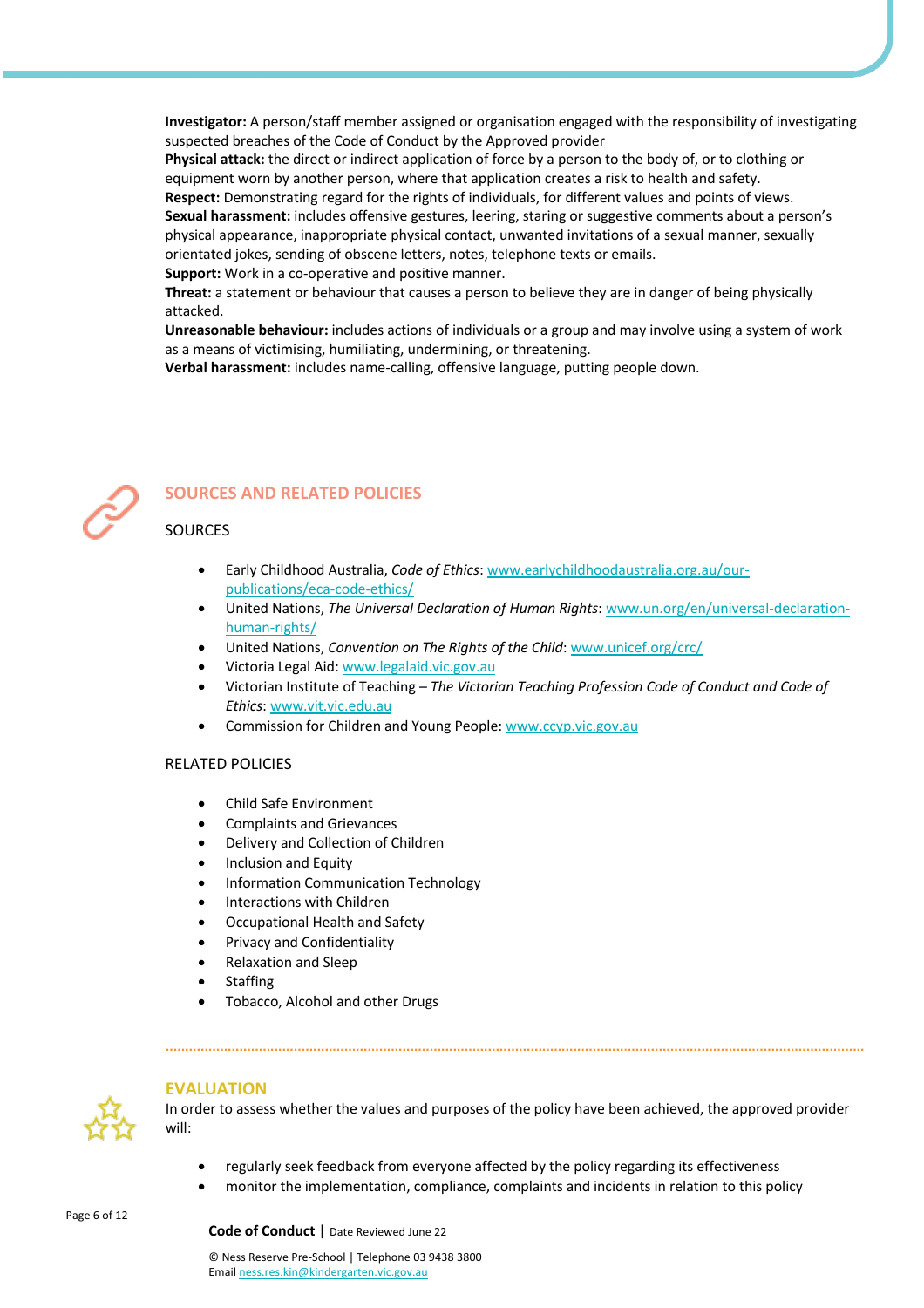- assess whether a satisfactory resolution has been achieved in relation to issues arising from this policy
- keep the policy up to date with current legislation, research, policy and best practice
- revise the policy and procedures as part of the service's policy review cycle, or as required
- notifying all stakeholders affected by this policy at least 14 days before making any significant changes to this policy or its procedures, unless a lesser period is necessary due to risk.



#### **ATTACHMENTS**

.....................

- Attachment 1: Code of Conduct for approved provider, nominated supervisor and all staff
- Attachment 2: Code of Conduct Acknowledgement for staff
- Attachment 3: Code of Conduct for parents/guardians, students, contractors and volunteers
- Attachment 4: Code of Conduct Acknowledgement for parents/guardians, students, contractors and volunteers



### **AUTHORISATION**

This policy was adopted by the approved provider of Ness Reserve Pre-School on the 21<sup>st</sup> of June 2021 **REVIEW DATE:** August 2023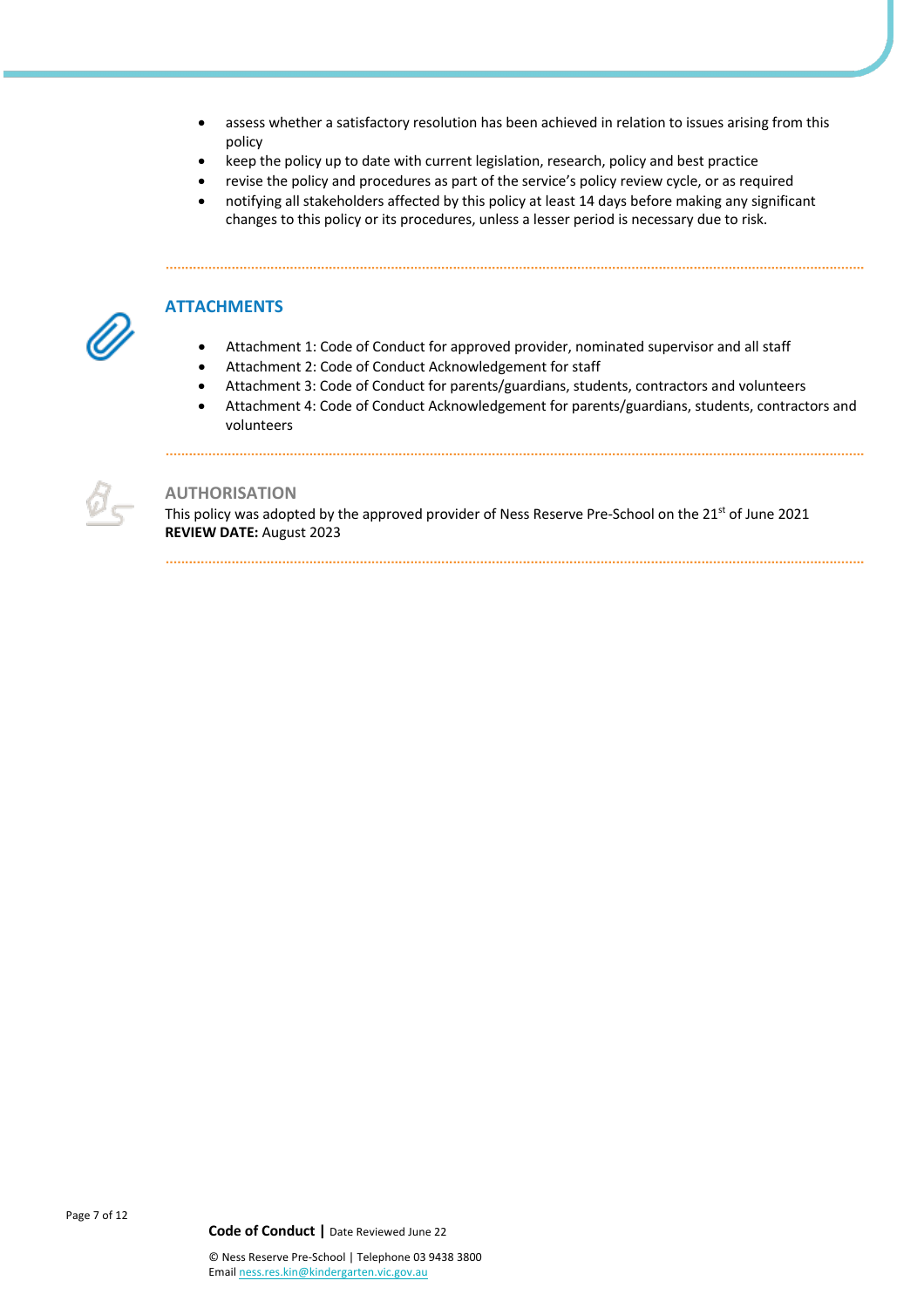## **ATTACHMENT 1. CODE OF CONDUCT FOR THE APPROVED PROVIDER, PERSONS WITH MANAGEMENT AND CONTROL, NOMINATED SUPERVISOR, PERSON IN DAY-TO-DAY CHARGE AND ALL STAFF**

#### **This attachment was informed by the Victorian Institute of Teaching's** *the Victorian Teaching Profession Code of Conduct* **and** *A Guide for Creating A Child Safe Organisation***, available from the Commission for Children and Young People** *(refer to Sources).*

The approved provider, persons with management and control, nominated supervisor and all staff at Ness Reserve Pre-School are responsible for promoting the safety and wellbeing of children and their families by:

- welcoming all children and their families and being inclusive
- treating everyone with respect, including listening to and valuing their ideas and opinions
- contributing to a culture of child safety
- adhering to the *Child Safe Environment policy* and all other policies
- taking all reasonable steps to protect children from abuse
- respecting the privacy of children and their families, and only disclosing information to people who have a need to know as required under the *Privacy and Confidentiality policy*
- reporting and acting on any breaches of this *Code of Conduct*, complaints or concerns.
- acknowledging the vulnerability of Aboriginal children, children from a culturally and linguistically diverse background and children with a disability and having zero tolerance of discrimination

#### Professional responsibilities

The approved provider, persons with management and control, nominated supervisor and all staff demonstrate our commitment to our professional responsibilities by:

- undertaking duties in a competent, timely and responsible way
- ensuring our knowledge and expertise is up to date and relevant to our roles
- being aware of the role of other professionals and agencies and working collaboratively and within the limits of our professional expertise
- understanding and complying with legal obligations in relation to:
	- o discrimination, harassment and vilification
	- o negligence
	- o grooming
	- o disclosure of child sexual abuse
	- $\circ$  protection of a child from child sexual abuse
	- o mandatory reporting
	- $\circ$  privacy and confidentiality
	- o occupational health and safety, including emergency evaluation procedures
	- o raising any complaints or grievances in accordance with the *Complaints and Grievances policy*
	- o maintaining teacher registration and Working with Children checks as applicable.
- raising any complaints or grievances in accordance with the *Complaints and Grievances policy.*

#### Relationships with children

The approved provider, persons with management and control, nominated supervisor and all staff at Ness Reserve Pre-School demonstrate our commitment to high-quality education and care for children by:

- encouraging children to express themselves and their opinions
- allowing children to undertake experiences that develop self-reliance and self-esteem
- maintaining a safe environment for children
- being a positive role model at all times
- speaking to children in an encouraging and positive manner
- giving each child positive guidance and encouraging appropriate behaviour
- providing opportunities for children to interact and develop respectful and positive relationships with each other, and with other staff members and volunteers at the service

Page 8 of 12

**Code of Conduct |** Date Reviewed June 22

© Ness Reserve Pre-School | Telephone 03 9438 3800 Email ness.res.kin@kindergarten.vic.gov.au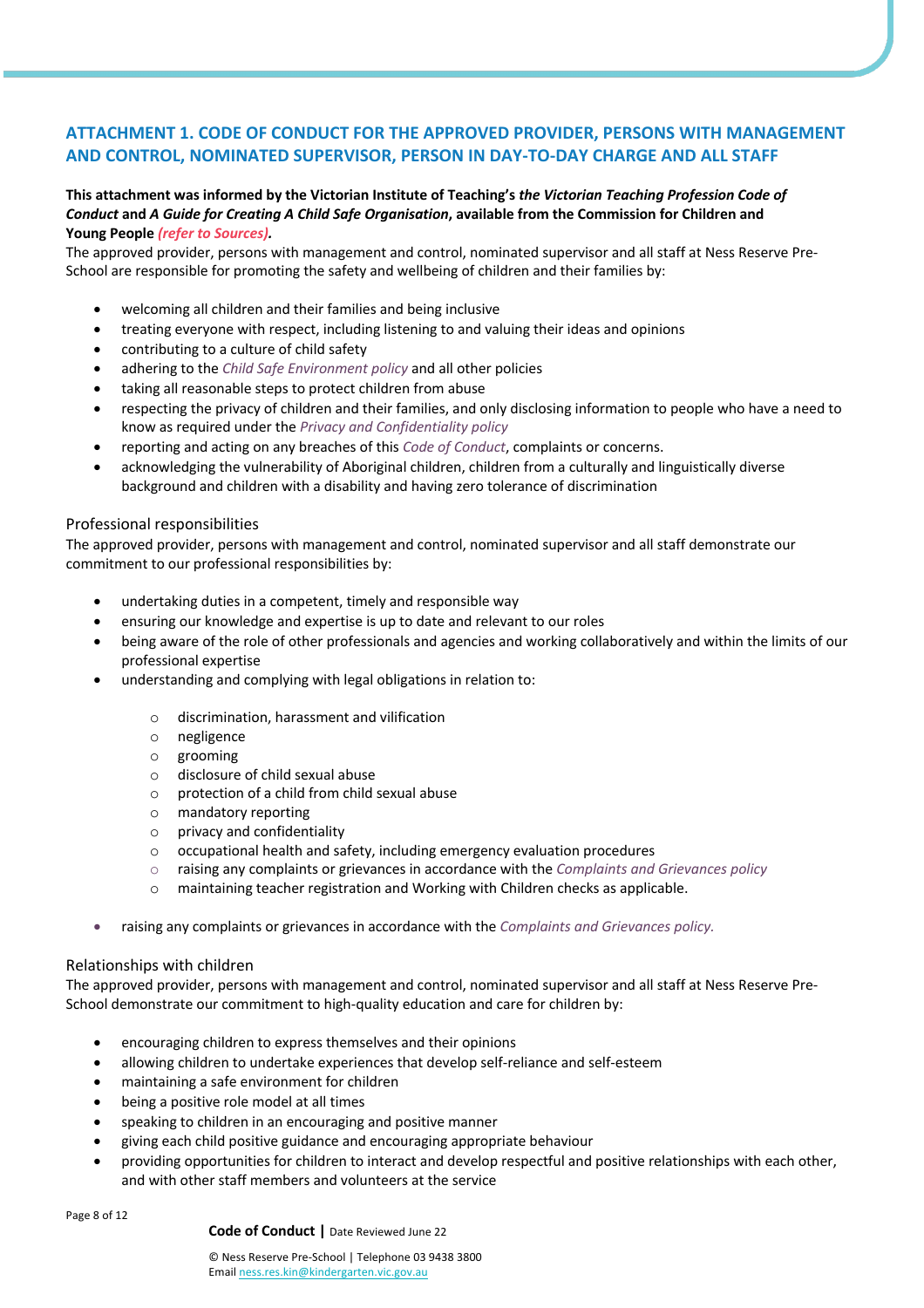- regarding all children equally, and with respect and dignity
- having regard to their cultural values and supporting them to express their culture
- respecting individual difference including age, physical and intellectual development, and catering for the abilities of each child at the service
- working with children in an open and transparent way by informing other staff about the work being done with children
- encouraging and assisting children to undertake activities of a personal nature for themselves e.g. toileting and changing clothes
- informing children if physical contact is required for any purpose, asking them if they are comfortable with this interaction and complying with the *Interactions with Children policy*.

#### Relationships with parents/guardians and families

In our relationships with parents/guardians and families, the approved provider, nominated supervisor and all staff demonstrate our commitment to collaboration by:

- maintain professional and ethical relationships with families attending the service
- respecting the role of parents/guardians as the child's first educator
- working collaboratively with parents/guardians and families
- considering the perspective of parents/guardians and families when making decisions that impact on the education and care of their child
- communicating with parents/guardians and families in a timely and sensitive manner
- responding to concerns expressed by parents/guardians and families in a timely and appropriate manner.

#### Relationships with employer and between colleagues

In relationships with the approved provider, persons with management and control, nominated supervisor and staff and between colleagues demonstrate collegiality by:

- encouraging others to act in accordance with this *Code of Conduct* and taking action when they observe behaviours which are outside of the *Code of Conduct*
- developing relationships based on mutual respect, equity and fairness
- working in partnership in a courteous, respectful and encouraging manner
- valuing the input of others
- sharing expertise and knowledge in appropriate forums, and in a considered manner
- respecting the rights of others as individuals
- giving encouraging and constructive feedback, and respecting the value of different professional approaches
- being prepared to have difficult conversations and use constructive processes to address differences of opinion.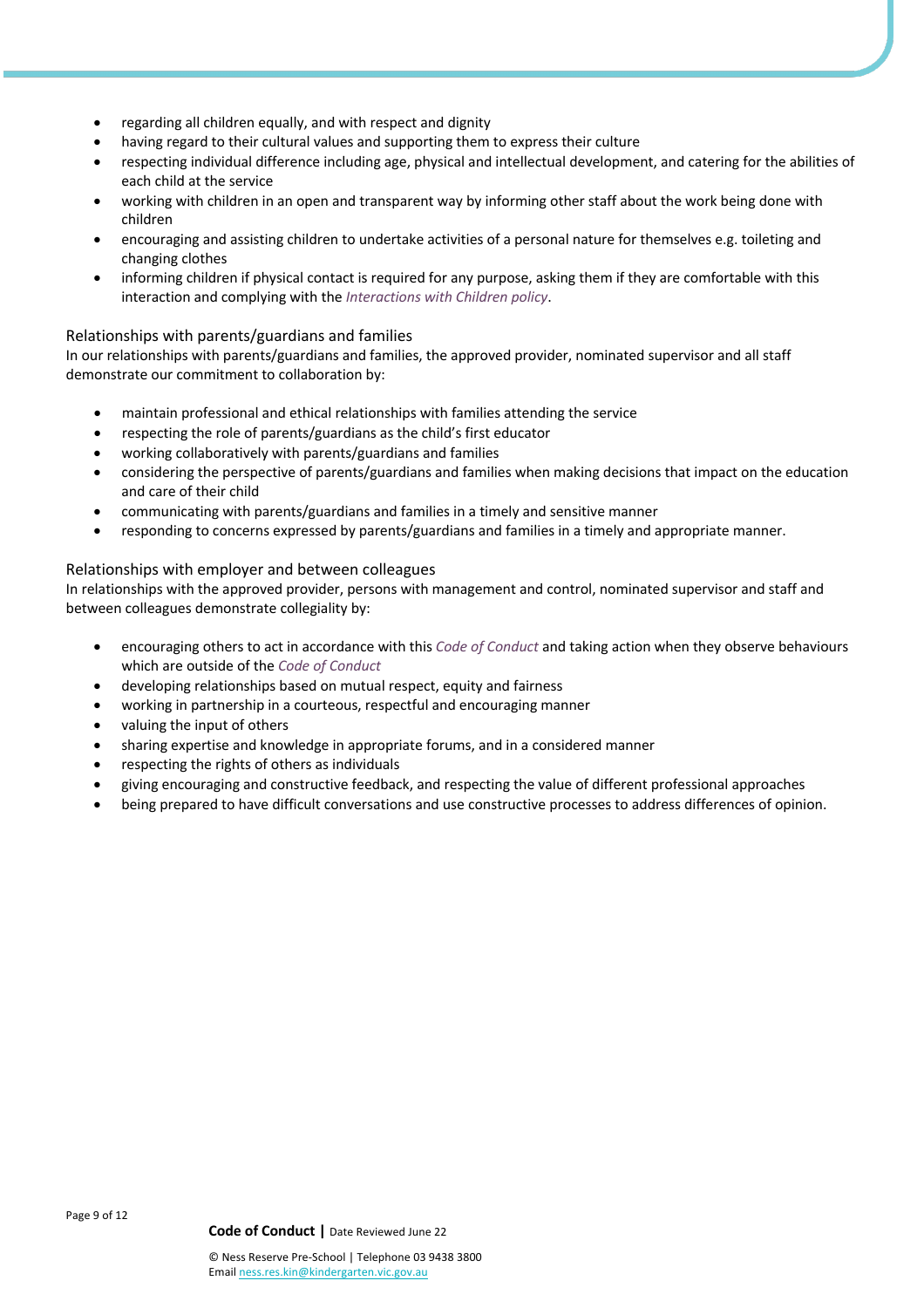## **ATTACHMENT 2. CODE OF CONDUCT POLICY ACKNOWLEDGEMENT FOR STAFF**

I hereby acknowledge that on [Date], I received a copy of the *Code of Conduct policy* for Ness Reserve Pre-School.

I have read the policy and I understand its contents.

I commit to abiding by the *Code of Conduct* and fulfilling my responsibilities as outlined in this policy whilst working at Ness Reserve Pre-School.

I understand that the approved provider will address any breach of this policy, and that any serious breach could lead to disciplinary or legal action.

| Signature         | Name (please print) | Date |
|-------------------|---------------------|------|
| Witness signature | Name (please print) | Date |

Thank you for your contribution to making Ness Reserve Pre-School an open, safe, welcoming, and friendly environment.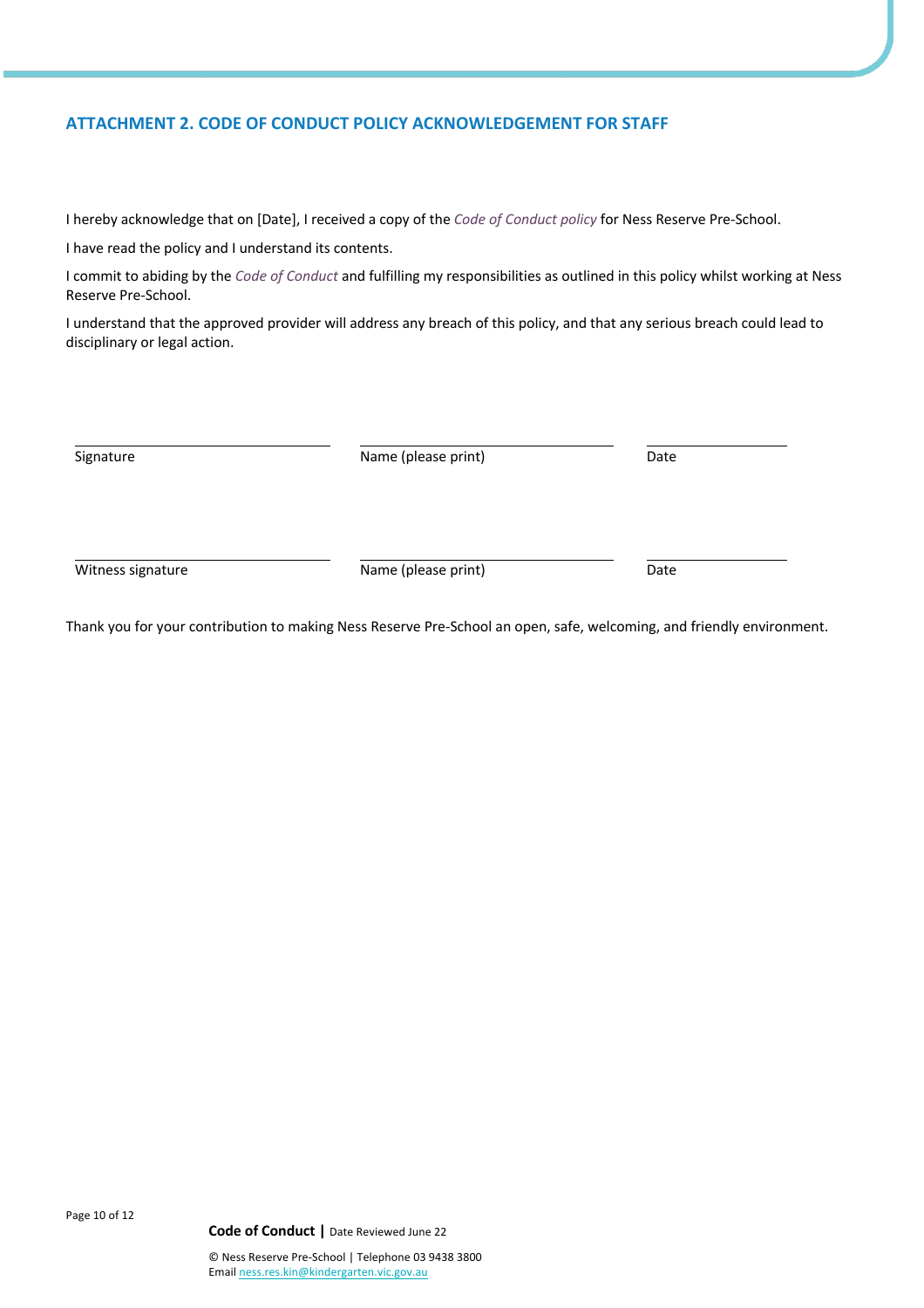# **ATTACHMENT 3. CODE OF CONDUCT FOR PARENTS/GUARDIANS, STUDENTS, VOLUNTEERS, CONTRACTORS AND VISITORS**

I commit to contributing to creating an environment at Ness Reserve Pre-School that:

- respects the rights of the child and values diversity
- acknowledges the vulnerability of Aboriginal children, children from a culturally and linguistically diverse background and children with a disability and has zero tolerance of discrimination
- maintains a duty of care *(refer to Definitions)* towards all children at the service
- is committed to the safety and wellbeing of each child at the service
- is committed to the safety and wellbeing of all staff at the service
- provides a safe and secure environment for all at the service
- provides an open, welcoming environment in which everyone's contribution is valued and respected
- is committed to communicating openly and honestly
- is committed to continually learning how to be inclusive and respectful of cultural needs
- encourages parents/guardians, volunteers, students and community members to support and participate in the program and activities of the service.

#### Relationships with children

In my relationships with children, I commit to:

- being a positive role model at all times
- encouraging children to express themselves and their opinions
- allowing children to undertake experiences that develop self-reliance and self-esteem
- maintaining a safe environment for children
- speaking to children in an encouraging and positive manner
- giving each child positive guidance and encouraging appropriate behaviour
- regarding all children equally, and with respect and dignity
- having regard to each child's cultural values
- respecting individual difference including age, physical and intellectual development, and catering for the abilities of each child at the service.

Relationships with the approved provider, persons with management and control, nominated supervisor, staff and others

In my relationships with the approved provider, nominated supervisor, staff, other parents/guardians, volunteers and visitors I commit to:

- reading and abiding by the *Code of Conduct policy*
- developing relationships based on mutual respect
- working in partnership in a courteous, respectful and encouraging manner
- valuing the input of others
- sharing our expertise and knowledge in a considered manner
- respecting the rights of others as individuals
- giving encouraging and constructive feedback, and respecting the value of different professional approaches
- respecting the privacy of children and their families and only disclosing information to people who have a need to know as required under the *Privacy and Confidentiality policy*
- following the directions of staff at all times
- treating the early childhood environment with respect
- raising any concerns, including concerns about safety, as soon as possible with staff to ensure that they can be resolved efficiently
- raising any complaints or grievances in accordance with the *Complaints and Grievances Policy.*